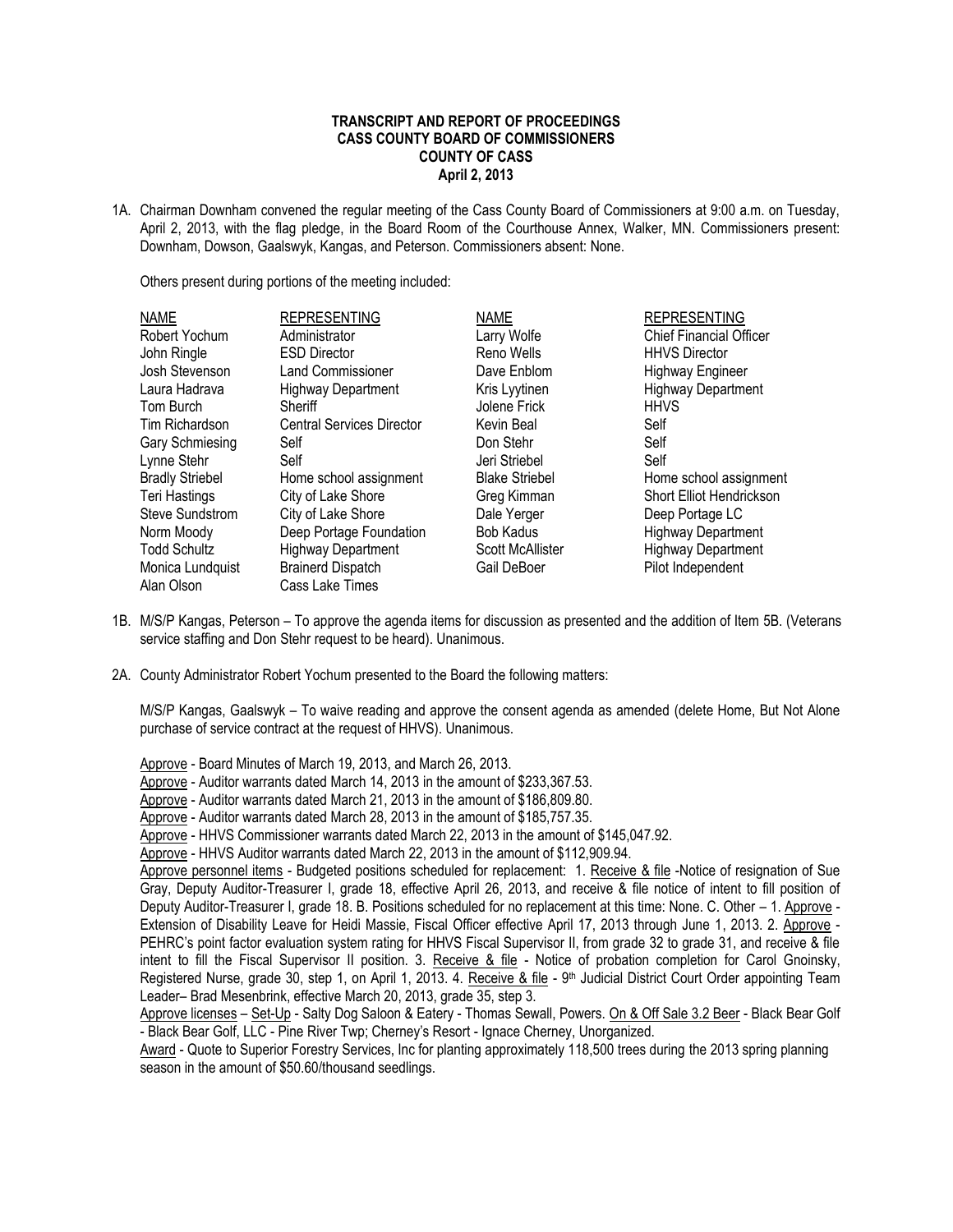Bidder **Bidder** Bid Amount Superior Forestry Services, Inc \$50.60/thousand seedlings Express Forestry Service, LLC \$57.00/thousand seedlings Anthony Bull **Anthony Bull Bull 2008 CONSIDER SALES SEEMS** SALES SOLUTIONS And Seedlings

Receive & file - Notice of Sheriff's Office transfer of Electronic Home Monitoring Program to the Probation Department. Receive & file – March 04, 2012 MN Department of Human Services audit findings (perfect performance).

Receive & file - Cass County Annual Family Center Reports.

Approve - Out of state travel for Assistant Veterans Service Officer Jeff Woodford – to attend accreditation training at the National Association of County Veterans Services Officers (NACVSO) Conference June 2, 2013 through June 8, 2013 Reno, Nevada, and approve payment of travel and conference expenses estimated cost approximately \$1,500 not including wages.

 Approve - HHVS Purchase of Service contracts from March 1, 2013 through Dec. 31, 2013 Riverside Assisted Living/Riverside Senior Living – no other contract term changes.

Approve - Annual Cass County Capital Improvement Plan Hearing during the meeting which begins at 6:00 p.m. on Tuesday, June 18, 2013, at the Sylvan Twp. Hall 12956 24<sup>th</sup> Ave. SW, Pillager, MN.

Award - Contract to Fuhr Flying Service not to exceed \$19,265.75 - Color infrared aerial photography flight –South Cass County (one response).

Approve Resolution No. 17 -13 for Grant in Aid (GIA) Snowmobile Trail Permits from the State of MN from October 1, 2013 through September 30, 2018.

Commissioner Kangas offered Resolution No. 17-13 and moved its adoption, Commissioner Gaalswyk seconded:

BE IT RESOLVED, the Board of Commissioners of Cass County, Minnesota, hereby approves application for grant-in-aid for snowmobile trail, Cass County Trails, to be groomed and maintained from October 1, 2013 through September 30, 2018. BE IT RESOLVED, the Chairman and County Auditor are hereby authorized to sign agreements whereby Cass County will act as sponsoring agent.

Resolution No. 17-13 was adopted by majority vote: Ayes: Downham, Dowson, Gaalswyk, Kangas, Peterson. Nays: None.

Authorize - Project management agreement with Mark Beard – 2013 Capital Maintenance Program. Approve Assessor's Office Abatements - Tax Year 2013: State of MN DNR parcels 19-461-0220 & 19-461-0230 in Kego Township Class Change from Seasonal Residential Recreation to Exempt; James Miller parcel 41-109-1400 in Sylvan Township Class Change from Ag Non-homestead to Ag Homestead; State of MN parcel 91-337-7702 in Longville City Residential Non-Homestead to Exempt; Lyle Childs parcel 25-007-1200 in McKinley Township Value Reduction from \$91,400 to \$29,600.

Receive & file -Timber auction results of March 28, 2013 totaling 4,692 cords plus 43.30 mbf saw timber totaling \$103,457.00

2B. Administrator Yochum presented a status report on expired labor contracts. Mr. Yochum reported tentative agreements between negotiation committees for years 2013 and 2014 with Teamsters Local #346 Dispatcher/Records Unit, Local #49 Operating Engineers Highway Unit, and Local #2195 AFSCME Courthouse Unit on the same economic terms as the previously approved Teamsters Local #320 Deputies/Jail Unit (a 2.5 percent increase to the County pay plan effective January 1, 2013, a 2.5 percent increase to the County pay plan effective January 1, 2014, authorizing step increases July 1, of 2013 and July 1, 2014, a one-time County contribution of \$240.00 to the self-insured Cafeteria Plan, and a \$25 increase in the 2013 uniform allowance). Administrator Yochum also discussed the long standing practice of extending the same wage and benefit changes to those not represented by unions (elected department heads, probation officers, and all other non-union personnel). Mr. Yochum also reported a pending change to the probationary period as it relates to the timing of the initial step change (will be submitted as separate action).

M/S/P Dowson, Gaalswyk – To approve the execution of labor contracts for years 2013 and 2014 with Teamsters Local #346 Dispatcher/Records Unit, Local #49 Operating Engineers Highway Unit, and Local #2195 AFSCME Courthouse Unit as presented, and further to approve the same wage and benefit changes to those not represented by unions (elected department heads, probation officers, and all other non-union personnel). Unanimous.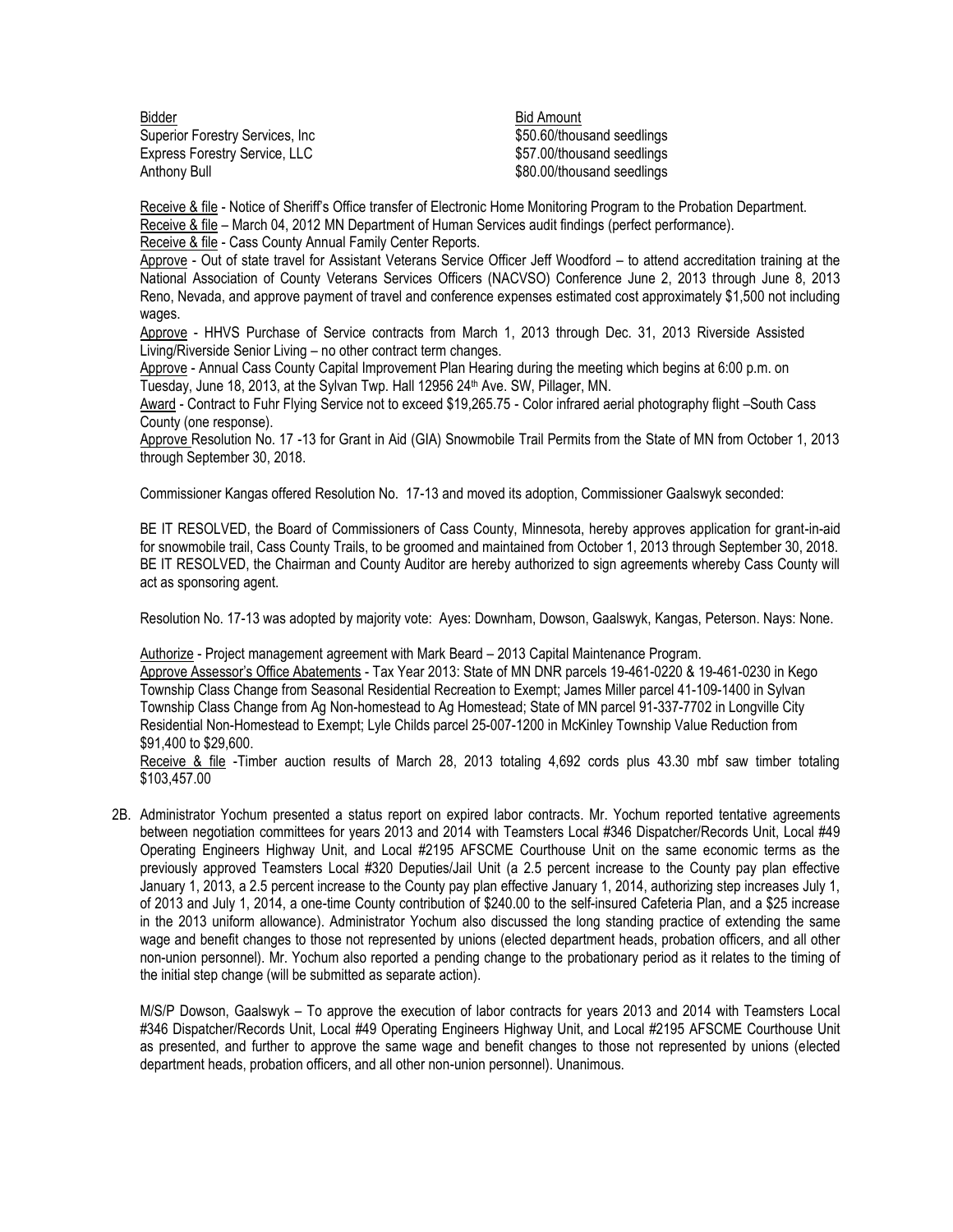2C. Administrator Yochum discussed the upcoming National Volunteer Recognition Week of April 21-27, 2013. Mr. Yochum reported that approximately 421 volunteers serve on a volunteer basis to Cass County including: Sheriff's Office –posse/ mounted patrol (22), boat & water (70), dive team (22), TRIAD (47), and chaplains (13); Highway Dept. – adopt a highway (150); Health, Human & Veterans Services – volunteer drivers (42); County Board of Commissioners – committee appointments (55).

M/S/P Kangas, Dowson – To approve recognition of the 55 volunteers appointed by the County Board of Commissioners to various committees and request Cass County Departments to acknowledge their volunteers as well. Unanimous.

Commissioner Kangas offered Resolution No. 18-13 and moved its adoption; Commissioner Dowson seconded:

WHEREAS, volunteers inspire and mobilize people to take action that improve our County, and WHEREAS, me a n i n g f u l connections result with our community service organizations, and WHEREAS, individuals and communities are at the committed to make <sup>a</sup> difference, and WHEREAS, the week of April 21 – 27, 2013 is nationally recognized as an opportunity to thank volunteer service, and WHEREAS, the giving of oneself in service to another empowers the giver and the recipient, and WHEREAS, experience teaches us that government by itself cannot solve all of our nation'<sup>s</sup> problems, and WHEREAS, approximately 421 individuals currently volunteer service to Cass County. NOW, THEREFORE, the Cass County Board of Commissioners do hereby resolve:

- 1. That April 21–27, 2013 is proclaimed to be volunteer recognition week in Cass County, MN.
- 2. That the Board of Commissioners urges our fellow citizens to continue to volunteer.
- 3. That we thank those that do.

Resolution No. 18-13 was adopted by majority vote: Ayes: Downham, Dowson, Gaalswyk, Kangas, Peterson. Nays: None.

3A. Kevin Beal of Hackensack requested to be heard regarding the need for an improved clean-up plan for the annual Eelpout Festival held on Leech Lake. Sheriff Burch explained the current State law Sheriff's Office permit process to hold a fishing contest or other event on the water. Mr. Beal also inquired about the application of the County Mass Gathering Ordinance to the Moondance Jam but not to the Eelpout Festival. Administrator Yochum reported that the present Mass Gathering Ordinance does not require a mass gathering permit for activities on lakes if a permit has been issued from the Sheriff's Office. Sheriff Burch emphasized that the Sheriff's Office focus at all community events is safety of the public. ESD Director John Ringle discussed the draft 2014 Eelpout Festival cleanup plan that was presented to the City of Walker Park Board and offered any assistance the Sheriff and the Board deem appropriate.

M/S/P Gaalswyk, Kangas – To authorize the Environmental Services Department to serve in an advisory capacity to the Sheriff's Office to develop and implement a sanitation plan for the 2014 Eelpout Festival. Unanimous.

- 4A. Sheriff Tom Burch discussed outreach services to the Remer Northland School and the Pillager School. Both schools have invited deputies to stop by and do walk throughs during school hours when not on call. In addition the schools are providing office space at no County cost. The Sheriff's Office will consider additional school sites upon request. No action necessary.
- 4B. Sheriff Burch and Central Service Director Tim Richardson explained a plan to utilize the Cass County jail facility in a more efficient manner by providing the option to move central control functions from the jail to the adjacent dispatch center to free up the jail staff for inmate supervision duties. No additional staff are contemplated to accommodate the change. The MN Department of Corrections recommends that additional cameras be added in several related locations. The estimated cost to add cameras and expand the capacity of the recorder is \$13,470 (plus tax). Chief Financial Officer Larry Wolfe recommended, if approved, the source of funds as unassigned General Fund balance.

M/S/P Gaalswyk, Dowson – To approve the jail control project as presented. Unanimous.

5A. HHVS Director Reno Wells and Office Support Specialist Senior Jolene Frick presented the 2012 HHVS Annual Report which included program descriptions and outcomes for each of the unit activities in the Cass County Health, Human, and Veterans Services Department. The Board commended Ms. Frick on her outstanding work in publishing the report. No action necessary.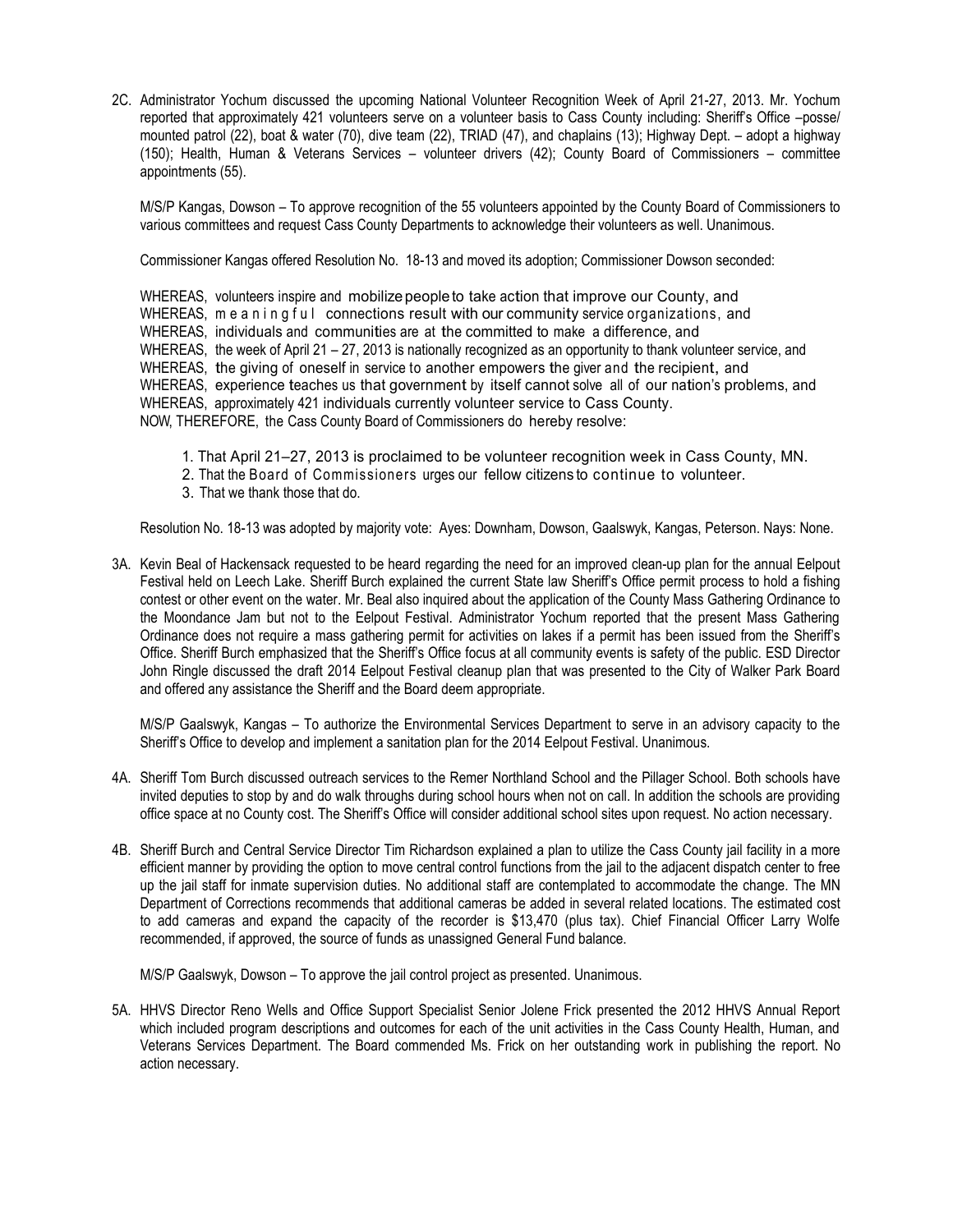5B. Mr. Wells reported the resignation of Veterans Service Officer Kathy Ramos effective on Friday, April 5, 2013.

Don Stehr expressed his appreciation of Veterans Service Officer Ramos, acknowledged her outstanding service to Cass County Veterans, and his concerns related to the resignation.

M/S/P Dowson, Kangas – To receive & file notice of resignation of Veterans Service Officer Kathy Ramos effective April 5, 2013, further to receive and file notice of intent to recall retired Veterans Benefits Specialist Lynette Emery effective April 2, 2013, grade 20 step 10 (rate at retirement), and further, to receive and file notice of intent to advertise Assistant Veterans Service Officer and Veterans Service Officer positions with the intention to fill one position only after review of applicants. Unanimous.

6. Deep Portage Conservation Reserve Executive Director Dale Yerger and Vice President Norm Moody of the Deep Portage Foundation Executive Committee described an improvement to the Deep Portage Learning Center solar project. Mr. Yerger reported that they would like to add on to the previously approved 11.5 Kw solar project on the roof of the Great Hall. The project will cost approximately \$21,000 and will consist of an additional 28 panels. Added to the 48 existing panels the project should meet all of the Ac demands in the summer months and help with lighting as well. The job will be completed by Chuck Trosen Electric and Brad Burritt from Empowered Energy Systems. The micro inverter systems and the web based monitoring have been an excellent STEM addition to the Learning Center.

M/S/P Dowson, Downham - To authorize solar energy improvements by the Deep Portage Foundation to County owned buildings located at the Deep Portage Learning Center as presented. Unanimous.

7A. Assistant Highway Engineer Kris Lyytinen introduced Area Maintenance Foreman Robert Kadus, Scott McAllister, and Todd Schultz. Mr. Lyytinen presented the 2013 County Road Maintenance Program after input from maintenance staff:

Striping Program - All pavements on 1, 2 or 5 year re-striping cycle dependent on traffic count. Total project is 185.1 miles in length.

Crack Sealing Program – Priority pavements for 2013: CSAH 3, CSAH 8, CSAH 11, CSAH 42 and C.R. 155

Gravel Program - Gravel roads with traffic counts over 100 vehicles per day (vpd) are included in the graveling program. 2013 priorities are CSAH's 25, 27 & 41 and C.R.'s 106, 116 & 117. CSAH 47 and C.R. 135 will be graveled as part of last year's flood repairs.

Chloride Program - Highway Department policy is to apply chloride to all gravel roads with traffic counts of over 100 vehicles per day and other roads with special concerns. Plan is to apply 171.58 miles.

Maintenance - Projects to be completed by each shop with County forces (some projects remain from the 2012 list due to time lost with two floods and a windstorm): Cass Lake - C.R. 143 - Ditching & gravel; C.R. 144 - Raise grade & gravel; Remer - CSAH 52 - Spot ditching & re-shaping; C.R. 161- Ditching & gravel; Longville - C.R. 157 - Finish re-shaping & gravel (begun in 2012); CSAH 48 - Remove berm & gravel; Hackensack - CSAH 48 - Ditch & gravel; CSAH 41 - Ditch & gravel; Pine River - C.R. 110 - Finish graveling (begun in 2012); C.R. 111 - Remove berm & gravel; Pillager - CSAH 35 - Remove berm & gravel; CSAH 30 - Remove Berm & gravel.

M/S/P Kangas, Peterson – To thank the Highway Department staff for ongoing performance and approve the 2013 Cass County Road Maintenance Program as presented. Unanimous.

7B. Engineer Enblom presented bids for contracts on aggregate surfacing for 2013 maintenance program (\$393,000 estimate), roadway striping (\$100,000 budgeted), and the Snow Snake Trail (\$58,201 estimate).

| County Project No. C.M. 2013-1(CSAH 25, CSAH 41, C.R. 106, C.R. 116 & C.R. 117) |                         |
|---------------------------------------------------------------------------------|-------------------------|
| Bidder                                                                          | <b>Total Bid Amount</b> |
| Swenson Aggregate & Const., LLC                                                 | \$273,130.70            |
| Tri-City Paving, Inc.                                                           | \$309,825.00            |
| Wm.D. Scepaniak, Inc.                                                           | \$313,957.50            |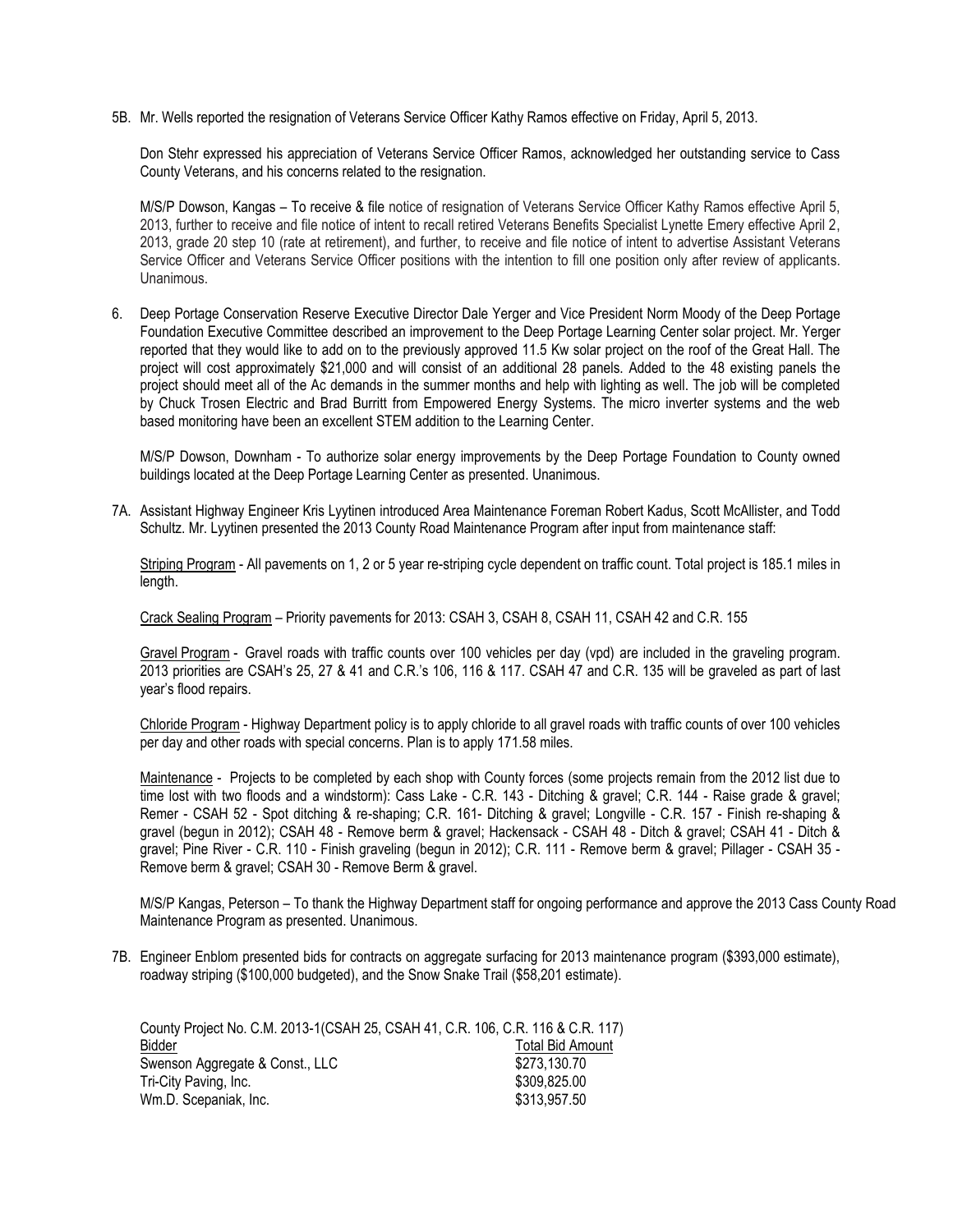M/S/P Kangas, Gaalswyk - To award the bid to the following apparent low bidder (received on March 27, 2013) for County Project No. C.M. 2013-1(CSAH 25, CSAH 41, C.R. 106, C.R. 116 & C.R. 117 to Swenson Aggregate & Const., LLC in the bid amount of \$273,130.70. Unanimous.

| 2013 Roadway Striping                | Bidder                        | <b>Bid</b> | Bid Amount   |
|--------------------------------------|-------------------------------|------------|--------------|
| 4" Solid white stripe LF - 1,427,660 | Traffic Marking Service, Inc. | \$0.0397   | \$56.678.10  |
| 4" Yellow stripe-LF-1,181,769        | Traffic Marking Service, Inc. | \$0.0390   | \$46.088.99  |
| Total Bid Amount                     |                               |            | \$102,767.09 |

M/S/P Peterson, Kangas – To award the bid to the following apparent low bidder (received on March 27, 2013) for roadway striping to Traffic Marking Service, Inc. for 4" Solid white stripe LF - 1,427,660 and 4" Yellow stripe-LF-1,181,769 in the bid amount of \$102,767.09. Unanimous.

| G.I.A. 2013 -1 Snow Snake Trail Maintenance Improvements |                 |                  |  |
|----------------------------------------------------------|-----------------|------------------|--|
| Bidder                                                   | <b>Bid Bond</b> | <b>Total Bid</b> |  |
| Swenson Aggregate & Construction                         | х               | \$52,390.08      |  |
| Young Excavating, Inc.                                   | χ               | \$59,533.75      |  |
| Schrupp Excavating                                       | Χ               | \$61,869.75      |  |
| Anderson Contracting, Inc.                               | Χ               | \$62,961.70      |  |
| Holmvig Excavating                                       | Χ               | \$71,217.85      |  |
| Northfork Boulders & Excavating                          |                 | \$99,220.00      |  |

M/S/P Dowson, Kangas – To award the bid to the following apparent low bidder (received on March 27, 2013) for G.I.A. 2013 -1 Snow Snake Trail Maintenance Improvements to Swenson Aggregate & Construction in the bid amount of \$52,390.08. Unanimous.

- 7C. Engineer Enblom explained the City of Lake Shore has requested that CSAH 77 be programmed into the Cass County Capital Improvement Program for reconstruction. Terri Hastings and Steve Sundstom discussed the initial priority of a 1.5 mile section located south of Bar Harbor to Sherwood Forest. Mr. Enblom explained the benefits of looking at the entire 3 mile length of CSAH#77 thru the City of Lake Shore. By consensus, the Board referred the request to be considered as a part of the updated Highway Department 5-year Capital Road Plan (Item 7D of this agenda).
- 7D. Construction/Design Engineer Laura Hadrava explained the 5-year Highway Construction Program. Ms. Hadrava presented ride quality and pavement quality indices for each of the County State Aid Highways (CSAH) in Cass County. The quality indices from MnDOT are one source of maintenance data including age, traffic volume and in general how the pavements are holding up. Design Engineer Hadrava discussed the 2013-2017 Construction Program funding sources: Federal Funds applied for and received for specific projects = \$1,971,500; State Aid Funds yearly allocation = \$2,775,487 (based on 2013's allocation); State Aid Municipal Funds yearly allocation = \$238,917 (based on 2013's allocation); County road construction funds yearly allocation = \$850,000; Bridge Bonding applied for and received for specific projects = \$429,500; Leech Lake Band of Ojibwe Transportation Funds project specific = \$470,000. Upon Board approval the 5-year Highway construction program would include:

| Year 2013:      |                                                                                                    |
|-----------------|----------------------------------------------------------------------------------------------------|
| SAP 011-604-015 | CSAH 4 (CR 130 to 1/4 COR. SEC.21) reconstruction - grading & bit surfacing (mill, reclaim, widen) |
| SAP 011-604-016 | CSAH 4 (Cedar St. to CSAH 63) overlay                                                              |
| SP 011-608-015  | CSAH 8 (Boy River Bridge) bridge replacement                                                       |
| SAP 011-665-008 | CSAH 65 (CR 158 to County Line) tight blade and overlay                                            |
| SAP 011-598-007 | CR 103 (Mosquito Creek Crossing) bridge replacement                                                |
| CP 2013-1(143)  | CR 143 (TH 371 to reconstruction - grade and bit surfacing                                         |
| Year 2014:      |                                                                                                    |
| SAP 011-601-022 | CSAH 1 (CSAH 24 to CR 114) reconstruction -grading & bit surfacing                                 |
| SAP 011-802-001 | CSAH 202 (Pine River) mill and inlay                                                               |
| CSAH 49         | CSAH 49 (TH 84 to CSAH 56) mill and overlay                                                        |